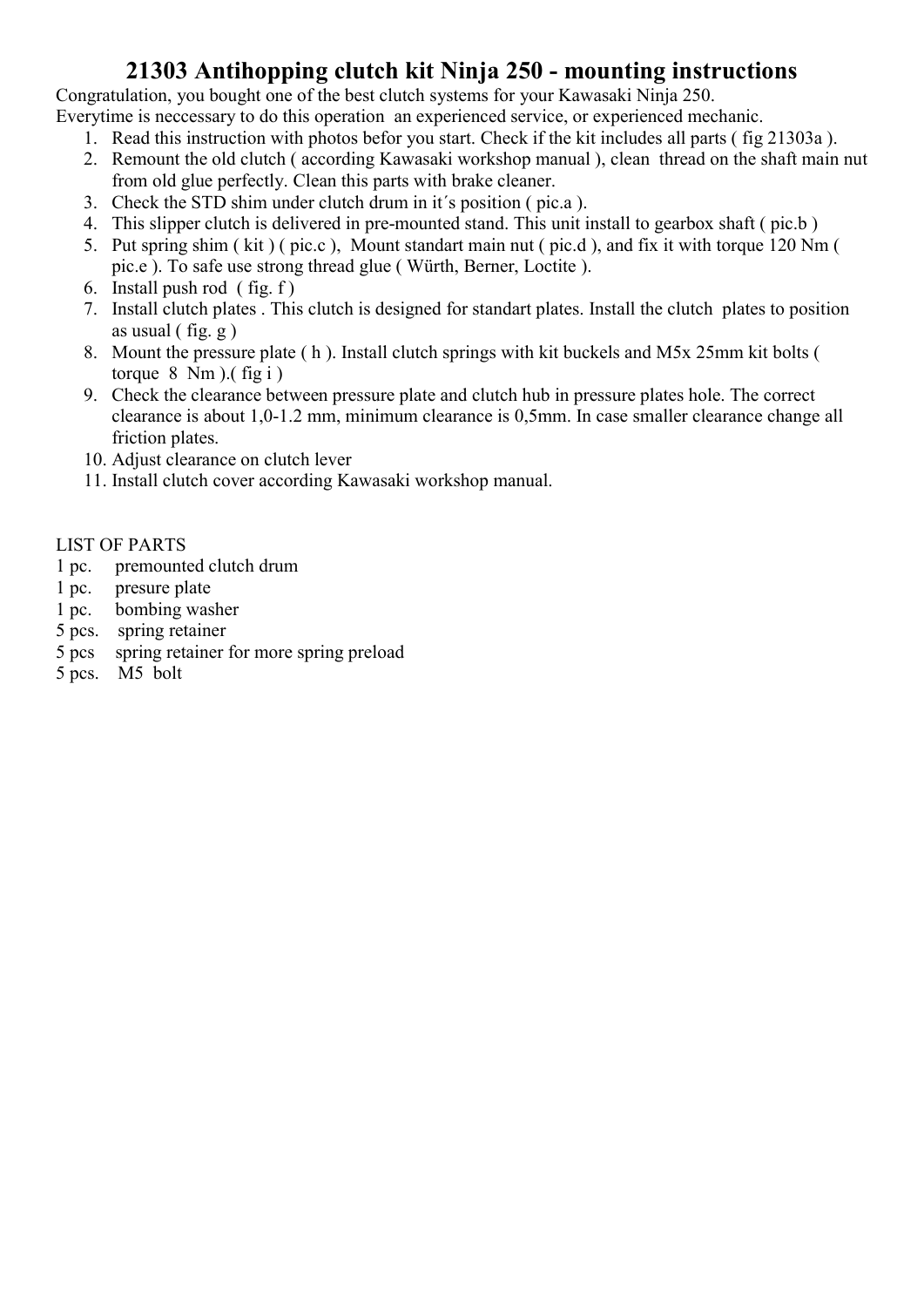## 21303 Picture A (pic.a)



21303 Picture B (pic.b)

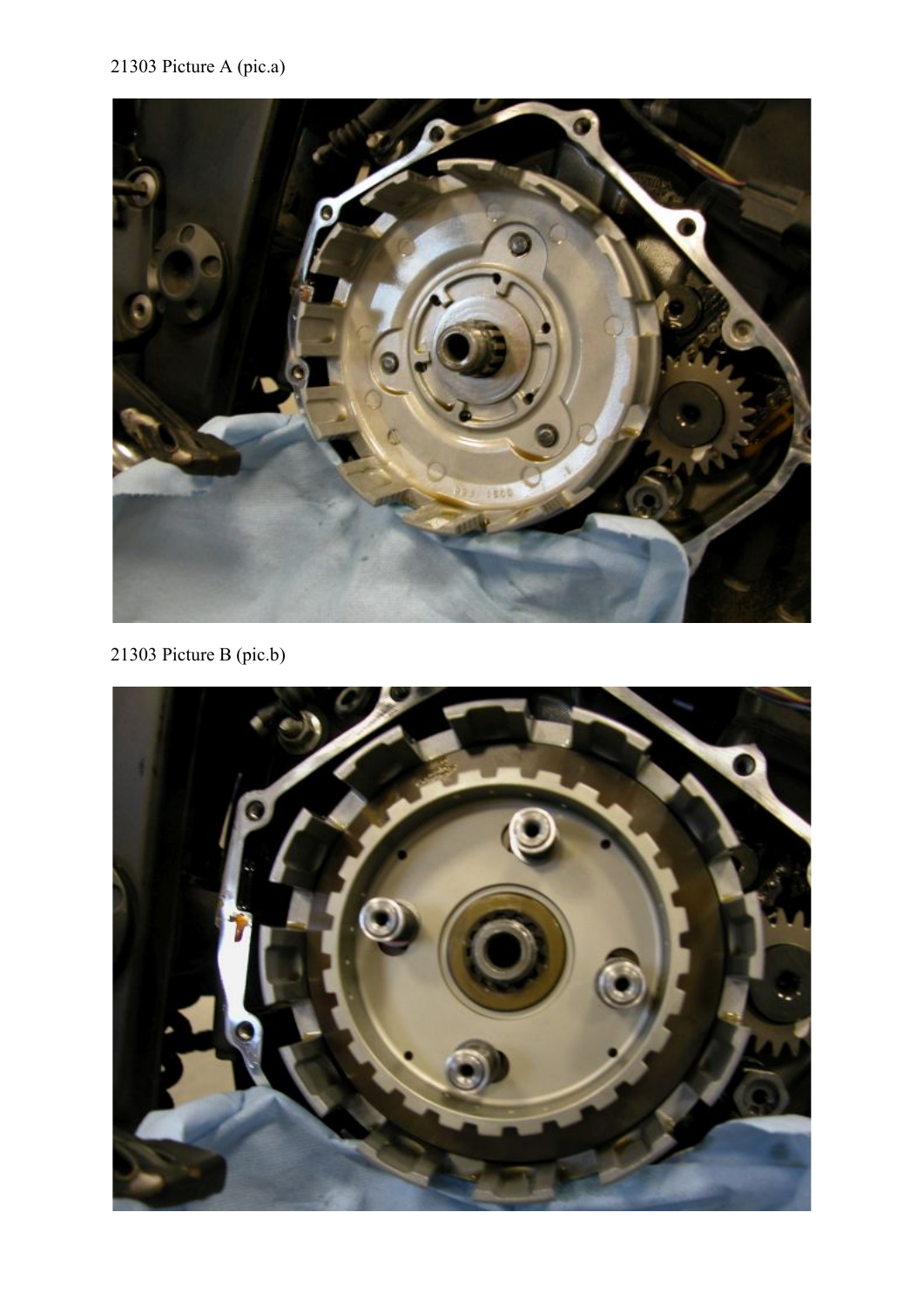## 21303 Picture C (pic.c)



21303 Picture D (pic.d)

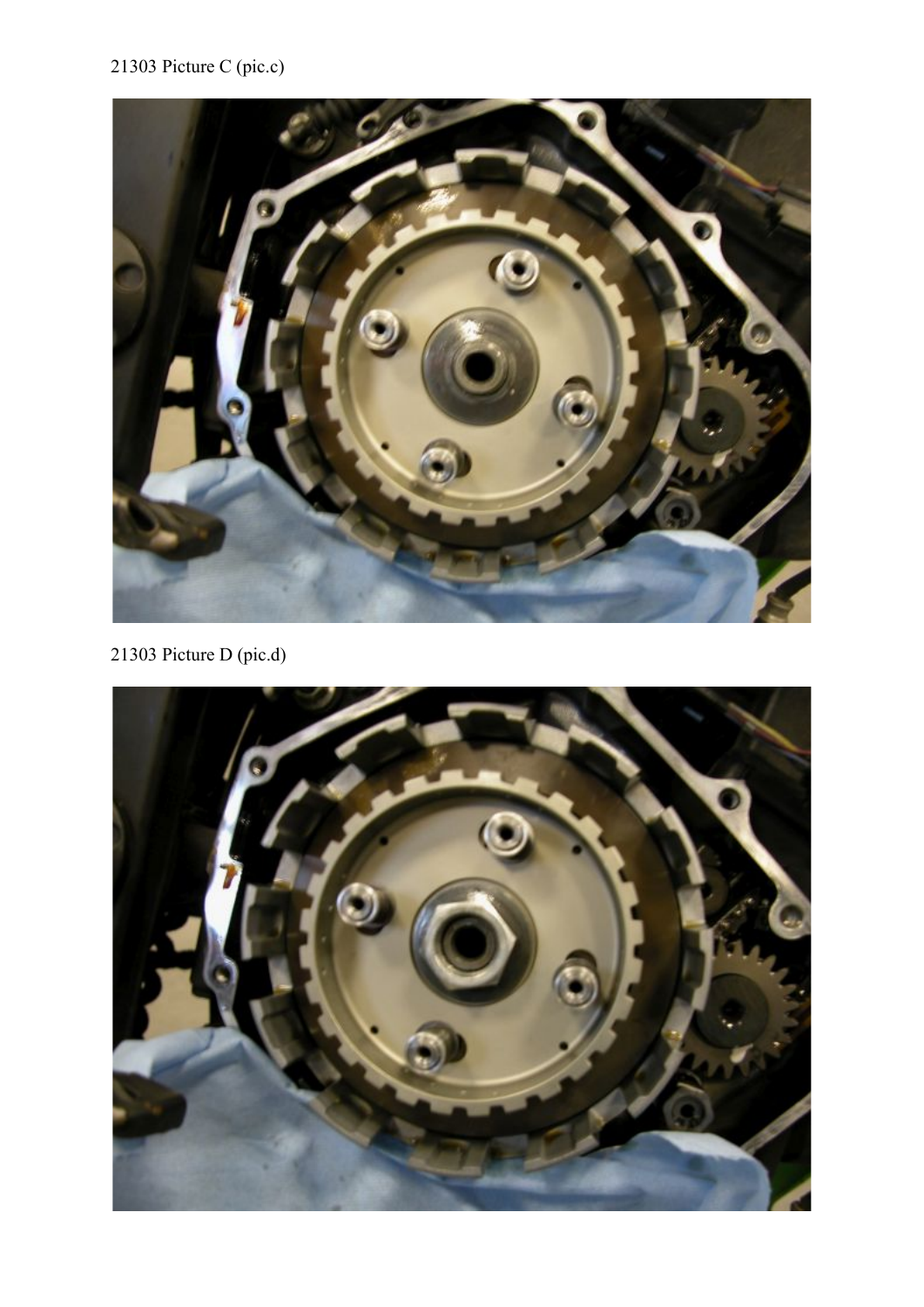## 21303 Picture E (pic.e)



21303 Picture F (pic.f)

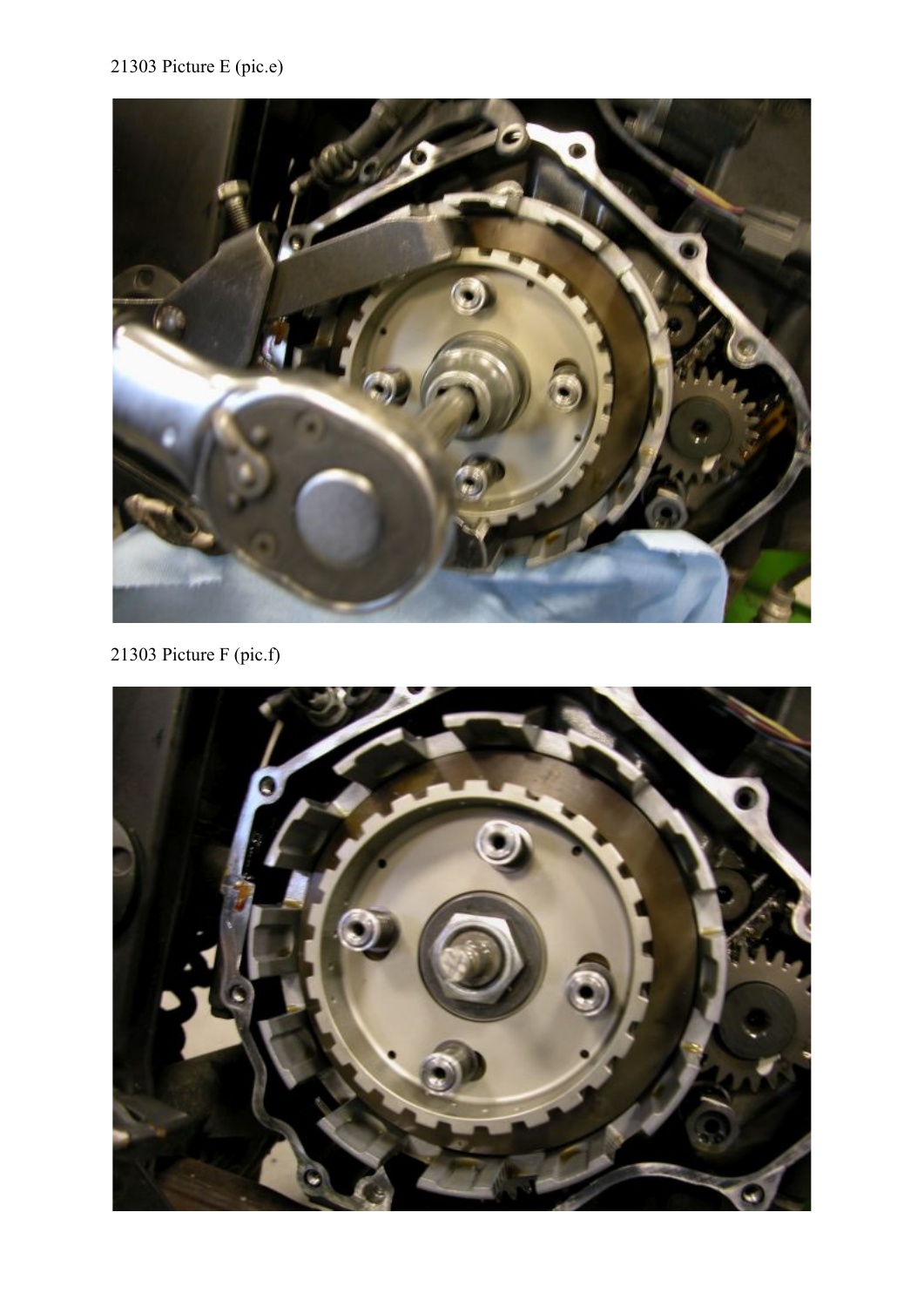# 21303 Picture G (pic.g)



21303 Picture H (pic.h)